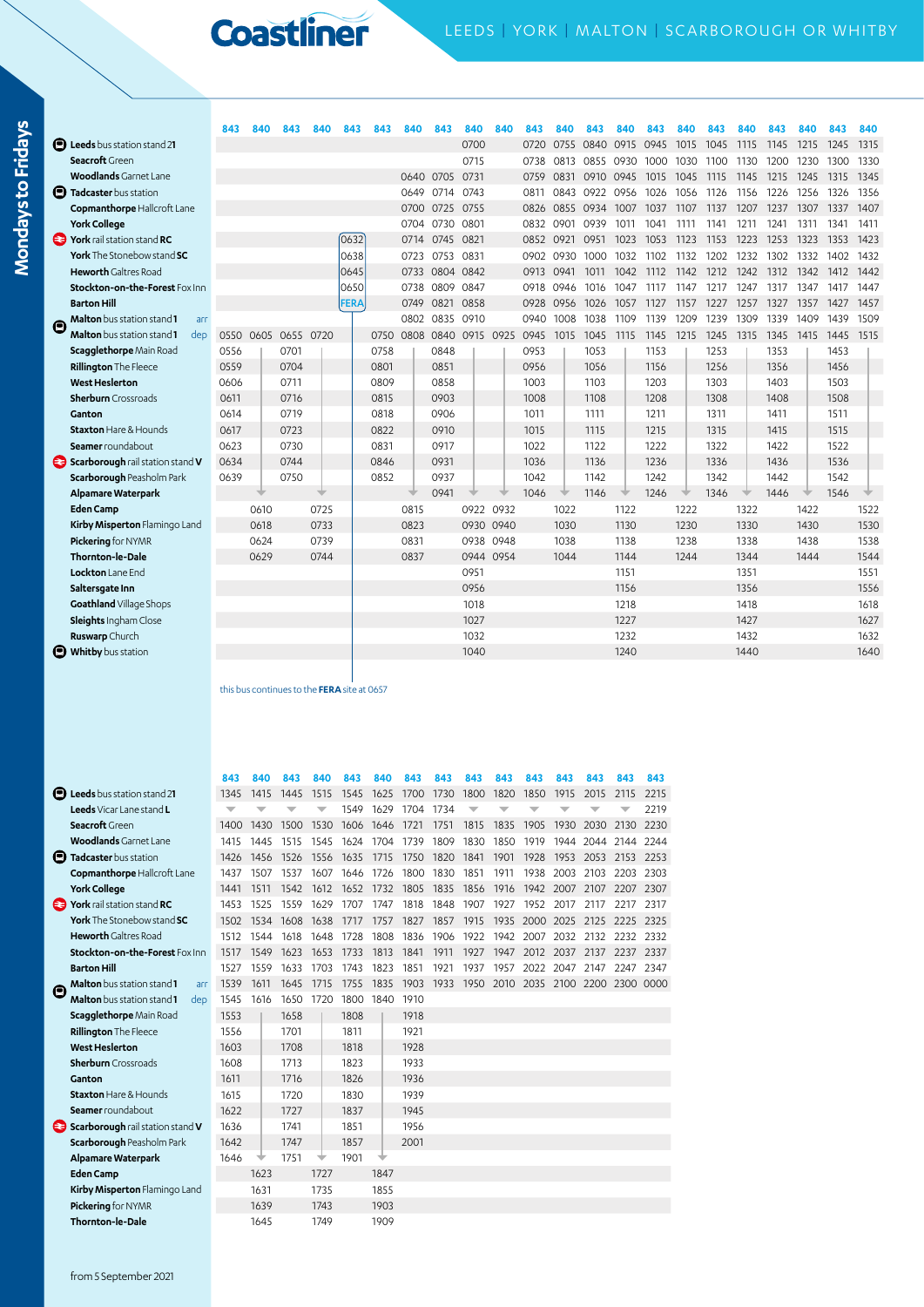**Saturdays**

|   |                                          | 843       | 840  | 843  | 840       | 843  | 840       | 840 | 843  | 840       | 843  | 840  | 843  | 840  | 843  | 840  |       | 840  | 843  | 840  | 843  | 840  | 843  |
|---|------------------------------------------|-----------|------|------|-----------|------|-----------|-----|------|-----------|------|------|------|------|------|------|-------|------|------|------|------|------|------|
|   | <b>E</b> Leeds bus station stand 21      |           |      |      |           |      | 0715      |     | 0745 | 0815      | 0845 | 0915 | 0945 | 1015 | 1045 | 1115 | -1145 | 1215 | 1245 | 1315 | 1345 | 1415 | 1445 |
|   | Seacroft Green                           |           |      |      |           |      | 0730      |     | 0800 | 0830      | 0900 | 0930 | 1000 | 1030 | 1100 | 1130 | 1200  | 1230 | 1300 | 1330 | 1400 | 1430 | 1500 |
|   | <b>Woodlands</b> Garnet Lane             |           |      |      |           |      | 0745      |     | 0815 | 0845      | 0915 | 0945 | 1015 | 1045 | 1115 | 1145 | 1215  | 1245 | 1315 | 1345 | 1415 | 1445 | 1515 |
|   | <b>D</b> Tadcaster bus station           |           |      |      |           |      | 0756      |     | 0826 | 0856      | 0926 | 0956 | 1026 | 1056 | 1126 | 1156 | 1226  | 1256 | 1326 | 1356 | 1426 | 1456 | 1526 |
|   | Copmanthorpe Hallcroft Lane              |           |      |      |           |      | 0807      |     | 0837 | 0907      | 0937 | 1007 | 1037 | 1107 | 1137 | 1207 | 1237  | 1307 | 1337 | 1407 | 1437 | 1507 | 1537 |
|   | <b>York College</b>                      |           |      |      |           |      | 0811      |     | 0841 | 0911      | 0941 | 1011 | 1041 | 1111 | 1141 | 1211 | 1241  | 1311 | 1341 | 1411 | 1441 | 1511 | 1541 |
|   | York rail station stand RC               |           |      |      |           |      | 0823      |     |      | 0853 0923 | 0953 | 1023 | 1053 | 1123 | 1153 | 1223 | 1253  | 1323 | 1353 | 1423 | 1453 | 1523 | 1553 |
|   | York The Stonebow stand SC               |           |      |      |           |      | 0832      |     | 0902 | 0932      | 1002 | 1032 | 1102 | 1132 | 1202 | 1232 | 1302  | 1332 | 1402 | 1432 | 1502 | 1532 | 1602 |
|   | <b>Heworth</b> Galtres Road              |           |      |      |           |      | 0842      |     | 0912 | 0942      | 1012 | 1042 | 1112 | 1142 | 1212 | 1242 | 1312  | 1342 | 1412 | 1442 | 1512 | 1542 | 1612 |
|   | Stockton-on-the-Forest Fox Inn           |           |      |      |           |      | 0847      |     | 0917 | 0947      | 1017 | 1047 | 1117 | 1147 | 1217 | 1247 | 1317  | 1347 | 1417 | 1447 | 1517 | 1547 | 1617 |
|   | <b>Barton Hill</b>                       |           |      |      |           |      | 0857      |     | 0927 | 0957      | 1027 | 1057 | 1127 | 1157 | 1227 | 1257 | 1327  | 1357 | 1427 | 1457 | 1527 | 1557 | 1627 |
| e | Malton bus station stand 1<br>arr        |           |      |      |           |      | 0909      |     | 0939 | 1009      | 1039 | 1109 | 1139 | 1209 | 1239 | 1309 | 1339  | 1409 | 1439 | 1509 | 1539 | 1609 | 1639 |
|   | <b>Malton</b> bus station stand 1<br>dep | 0700 0725 |      |      | 0745 0825 | 0845 | 0915 0925 |     | 0945 | 1015      | 1045 | 1115 | 1145 | 1215 | 1245 | 1315 | 1345  | 1415 | 1445 | 1515 | 1545 | 1615 | 1645 |
|   | Scagglethorpe Main Road                  | 0706      |      | 0753 |           | 0853 |           |     | 0953 |           | 1053 |      | 1153 |      | 1253 |      | 1353  |      | 1453 |      | 1553 |      | 1653 |
|   | <b>Rillington The Fleece</b>             | 0709      |      | 0756 |           | 0856 |           |     | 0956 |           | 1056 |      | 1156 |      | 1256 |      | 1356  |      | 1456 |      | 1556 |      | 1656 |
|   | <b>West Heslerton</b>                    | 0716      |      | 0803 |           | 0903 |           |     | 1003 |           | 1103 |      | 1203 |      | 1303 |      | 1403  |      | 1503 |      | 1603 |      | 1703 |
|   | <b>Sherburn</b> Crossroads               | 0721      |      | 0808 |           | 0908 |           |     | 1008 |           | 1108 |      | 1208 |      | 1308 |      | 1408  |      | 1508 |      | 1608 |      | 1708 |
|   | Ganton                                   | 0724      |      | 0811 |           | 0911 |           |     | 1011 |           | 1111 |      | 1211 |      | 1311 |      | 1411  |      | 1511 |      | 1611 |      | 1711 |
|   | <b>Staxton Hare &amp; Hounds</b>         | 0728      |      | 0815 |           | 0915 |           |     | 1015 |           | 1115 |      | 1215 |      | 1315 |      | 1415  |      | 1515 |      | 1615 |      | 1715 |
|   | Seamer roundabout                        | 0735      |      | 0822 |           | 0922 |           |     | 1022 |           | 1122 |      | 1222 |      | 1322 |      | 1422  |      | 1522 |      | 1622 |      | 1722 |
|   | Scarborough rail station stand V         | 0749      |      | 0836 |           | 0936 |           |     | 1036 |           | 1136 |      | 1236 |      | 1336 |      | 1436  |      | 1536 |      | 1636 |      | 1736 |
|   | Scarborough Peasholm Park                | 0755      |      | 0842 |           | 0942 |           |     | 1042 |           | 1142 |      | 1242 |      | 1342 |      | 1442  |      | 1542 |      | 1642 |      | 1742 |
|   | Alpamare Waterpark                       |           |      |      |           | 0946 |           |     | 1046 |           | 1146 |      | 1246 |      | 1346 |      | 1446  |      | 1546 |      | 1646 |      | 1746 |
|   | <b>Eden Camp</b>                         |           | 0730 |      | 0832      |      | 0922 0932 |     |      | 1022      |      | 1122 |      | 1222 |      | 1322 |       | 1422 |      | 1522 |      | 1622 |      |
|   | Kirby Misperton Flamingo Land            |           | 0738 |      | 0840      |      | 0930 0940 |     |      | 1030      |      | 1130 |      | 1230 |      | 1330 |       | 1430 |      | 1530 |      | 1630 |      |
|   | Pickering for NYMR                       |           | 0744 |      | 0848      |      | 0938 0948 |     |      | 1038      |      | 1138 |      | 1238 |      | 1338 |       | 1438 |      | 1538 |      | 1638 |      |
|   | Thornton-le-Dale                         |           | 0749 |      | 0854      |      | 0944 0954 |     |      | 1044      |      | 1144 |      | 1244 |      | 1344 |       | 1444 |      | 1544 |      | 1644 |      |
|   | Lockton Lane End                         |           |      |      |           |      | 0951      |     |      |           |      | 1151 |      |      |      | 1351 |       |      |      | 1551 |      |      |      |
|   | Saltersgate Inn                          |           |      |      |           |      | 0956      |     |      |           |      | 1156 |      |      |      | 1356 |       |      |      | 1556 |      |      |      |
|   | Goathland Village Shops                  |           |      |      |           |      | 1018      |     |      |           |      | 1218 |      |      |      | 1418 |       |      |      | 1618 |      |      |      |
|   | Sleights Ingham Close                    |           |      |      |           |      | 1027      |     |      |           |      | 1227 |      |      |      | 1427 |       |      |      | 1627 |      |      |      |
|   | Ruswarp Church                           |           |      |      |           |      | 1032      |     |      |           |      | 1232 |      |      |      | 1432 |       |      |      | 1632 |      |      |      |
|   | <b>D</b> Whitby bus station              |           |      |      |           |      | 1040      |     |      |           |      | 1240 |      |      |      | 1440 |       |      |      | 1640 |      |      |      |
|   |                                          |           |      |      |           |      |           |     |      |           |      |      |      |      |      |      |       |      |      |      |      |      |      |

|   |                                          | 840  | 843  | 840  | 843  | 843  | 843  | 843  | 843  | 843  | 843                                | 843       | 843  |
|---|------------------------------------------|------|------|------|------|------|------|------|------|------|------------------------------------|-----------|------|
|   | Leeds bus station stand 21               | 1515 | 1545 | 1615 | 1645 | 1715 | 1745 | 1815 | 1845 | 1915 | 2015                               | 2115      | 2215 |
|   | Leeds Vicar Lane stand L                 | ▼    | 1549 | 1619 | 1649 | 1719 | ▼    |      |      |      |                                    |           | 2219 |
|   | Seacroft Green                           | 1530 | 1603 | 1633 | 1703 | 1733 | 1800 | 1830 | 1900 | 1930 | 2030                               | 2130      | 2230 |
|   | <b>Woodlands</b> Garnet Lane             | 1545 | 1618 | 1648 | 1718 | 1748 | 1815 | 1845 | 1914 | 1944 | 2044                               | 2144 2244 |      |
| o | Tadcaster bus station                    | 1556 | 1629 | 1659 | 1729 | 1759 | 1826 | 1856 | 1923 | 1953 | 2053                               | 2153 2253 |      |
|   | <b>Copmanthorpe Hallcroft Lane</b>       | 1607 | 1640 | 1710 | 1740 | 1810 | 1836 | 1906 | 1933 | 2003 | 2103                               | 2203 2303 |      |
|   | <b>York College</b>                      | 1611 | 1644 | 1714 | 1744 | 1814 | 1841 | 1911 | 1937 | 2007 | 2107                               | 2207      | 2307 |
| æ | York rail station stand RC               | 1623 | 1656 | 1726 | 1756 | 1826 | 1852 | 1922 | 1947 | 2017 | 2117                               | 2217      | 2317 |
|   | <b>York</b> The Stonebow stand SC        | 1632 | 1705 | 1735 | 1805 | 1835 | 1900 | 1930 | 1955 | 2025 | 2125                               | 2225      | 2325 |
|   | <b>Heworth</b> Galtres Road              | 1642 | 1715 | 1745 | 1815 | 1845 | 1907 | 1937 | 2002 | 2032 | 2132                               | 2232 2332 |      |
|   | Stockton-on-the-Forest Fox Inn           | 1647 | 1720 | 1750 | 1820 | 1850 | 1912 | 1942 | 2007 | 2037 | 2137                               | 2237 2337 |      |
|   | <b>Barton Hill</b>                       | 1657 | 1730 | 1800 | 1830 | 1900 | 1922 | 1952 | 2017 | 2047 | 2147                               | 2247      | 2347 |
| Θ | <b>Malton</b> bus station stand 1<br>arr | 1709 | 1742 | 1812 | 1842 | 1912 |      |      |      |      | 1935 2005 2030 2100 2200 2300 0000 |           |      |
|   | <b>Malton</b> bus station stand 1<br>dep | 1715 | 1747 | 1817 | 1847 |      |      |      |      |      |                                    |           |      |
|   | Scagglethorpe Main Road                  |      | 1755 |      | 1855 |      |      |      |      |      |                                    |           |      |
|   | <b>Rillington</b> The Fleece             |      | 1758 |      | 1858 |      |      |      |      |      |                                    |           |      |
|   | <b>West Heslerton</b>                    |      | 1805 |      | 1905 |      |      |      |      |      |                                    |           |      |
|   | <b>Sherburn</b> Crossroads               |      | 1810 |      | 1910 |      |      |      |      |      |                                    |           |      |
|   | Ganton                                   |      | 1813 |      | 1913 |      |      |      |      |      |                                    |           |      |
|   | <b>Staxton Hare &amp; Hounds</b>         |      | 1817 |      | 1916 |      |      |      |      |      |                                    |           |      |
|   | Seamer roundabout                        |      | 1824 |      | 1922 |      |      |      |      |      |                                    |           |      |
|   | Scarborough rail station stand V         |      | 1838 |      | 1933 |      |      |      |      |      |                                    |           |      |
|   | Scarborough Peasholm Park                |      | 1844 |      | 1938 |      |      |      |      |      |                                    |           |      |
|   | Alpamare Waterpark                       |      | 1848 |      |      |      |      |      |      |      |                                    |           |      |
|   | <b>Eden Camp</b>                         | 1722 |      | 1824 |      |      |      |      |      |      |                                    |           |      |
|   | Kirby Misperton Flamingo Land            | 1730 |      | 1832 |      |      |      |      |      |      |                                    |           |      |
|   | Pickering for NYMR                       | 1738 |      | 1840 |      |      |      |      |      |      |                                    |           |      |
|   | <b>Thornton-le-Dale</b>                  | 1744 |      | 1846 |      |      |      |      |      |      |                                    |           |      |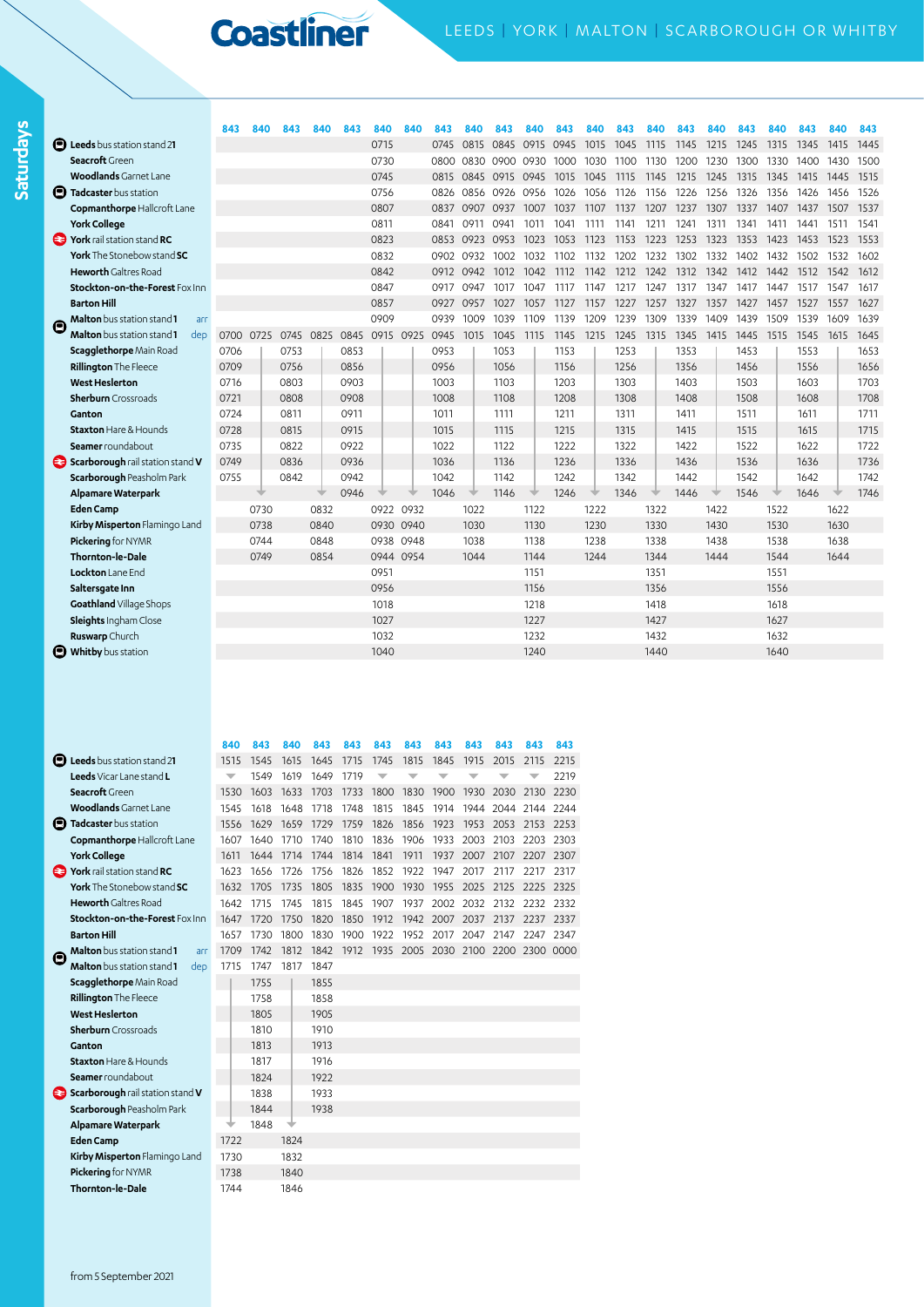**Mondays to Fridays Sundays**

**Sundays** 

|   |                                                      | 843       | 840  | 843  | 840  | 843  | 843       | 843       | 843                      | 840  | 843                      | 840  | 843  | 843       | 843  | 840  | 843  | 843  | 843                                | 843  | 843       | 843       | 843  |
|---|------------------------------------------------------|-----------|------|------|------|------|-----------|-----------|--------------------------|------|--------------------------|------|------|-----------|------|------|------|------|------------------------------------|------|-----------|-----------|------|
|   | <b>D</b> Leeds bus station stand 21                  |           |      |      |      | 0815 | 0915      | 1015      | 1115                     |      | 1215                     |      | 1315 | 1415      | 1515 | 1615 | 1715 | 1815 | 1915                               | 2015 | 2045      | 2130      | 2215 |
|   | Leeds Vicar Lane stand L                             |           |      |      |      |      |           |           | $\overline{\phantom{0}}$ |      | $\overline{\phantom{0}}$ |      | ▼    |           |      |      |      |      |                                    |      |           |           | 2219 |
|   | Seacroft Green                                       |           |      |      |      | 0830 | 0930      | 1030      | 1130                     |      | 1230                     |      | 1330 | 1430      | 1530 | 1630 | 1730 | 1830 | 1930                               | 2030 | 2100      | 2145      | 2230 |
|   | <b>Woodlands</b> Garnet Lane                         |           |      |      |      | 0845 | 0945      | 1045 1145 |                          |      | 1245                     |      | 1345 | 1445      | 1545 | 1645 | 1744 | 1844 | 1944                               | 2044 | 2114      | 2159      | 2244 |
|   | <b>D</b> Tadcaster bus station                       |           |      |      |      |      | 0856 0956 | 1056      | 1156                     |      | 1256                     |      | 1356 | 1456      | 1556 | 1656 | 1753 | 1853 | 1953                               | 2053 | 2123      | 2208      | 2253 |
|   | Copmanthorpe Hallcroft Lane                          |           |      |      |      | 0907 | 1007      | 1107      | 1207                     |      | 1307                     |      | 1407 | 1507      | 1607 | 1707 | 1803 | 1903 | 2003                               | 2103 | 2133      | 2218      | 2303 |
|   | <b>York College</b>                                  |           |      |      |      | 0911 | 1011      | 1111      | 1211                     |      | 1311                     |      | 1411 | 1511      | 1611 | 1711 | 1807 | 1907 | 2007                               | 2107 | 2137      | 2222      | 2307 |
|   | <b>Part York</b> rail station stand RC               |           |      |      |      | 0923 | 1023      | 1123      | 1223                     |      | 1323                     |      | 1423 | 1523      | 1623 | 1723 | 1817 | 1917 | 2017                               | 2117 | 2147      | 2232      | 2317 |
|   | York The Stonebow stand SC                           |           |      |      |      | 0932 | 1032      | 1132      | 1232                     |      | 1332                     |      | 1432 | 1532      | 1632 | 1732 | 1825 | 1925 | 2025                               | 2125 | 2155      | 2240 2325 |      |
|   | <b>Heworth</b> Galtres Road                          |           |      |      |      | 0942 | 1042      | 1142      | 1242                     |      | 1342                     |      | 1442 | 1542      | 1642 | 1742 | 1832 | 1932 | 2032                               | 2132 | 2202 2247 |           | 2332 |
|   | Stockton-on-the-Forest Fox Inn                       |           |      |      |      | 0947 | 1047      | 1147 1247 |                          |      | 1347                     |      | 1447 | 1547      | 1647 | 1747 | 1837 | 1937 | 2037                               | 2137 | 2207      | 2252 2337 |      |
|   | <b>Barton Hill</b>                                   |           |      |      |      | 0957 | 1057      | 1157      | 1257                     |      | 1357                     |      | 1457 | 1557      | 1657 | 1757 | 1847 | 1947 | 2047                               | 2147 | 2217      | 2302 2347 |      |
| Θ | Malton bus station stand 1<br>arr                    |           |      |      |      | 1009 | 1109      | 1209      | 1309                     |      | 1409                     |      | 1509 | 1609      | 1709 | 1809 |      |      | 1900 2000 2100 2200 2230 2315 0000 |      |           |           |      |
|   | <b>Malton</b> bus station stand 1<br>de <sub>D</sub> | 0815 0825 |      | 0915 | 1015 | 1015 | 1115      | 1215      | 1315                     | 1345 | 1415                     | 1515 | 1515 | 1615      | 1715 | 1815 |      |      |                                    |      |           |           |      |
|   | Scagglethorpe Main Road                              | 0823      |      | 0923 |      | 1023 | 1123      | 1223      | 1323                     |      | 1423                     |      | 1523 | 1623      | 1723 |      |      |      |                                    |      |           |           |      |
|   | <b>Rillington The Fleece</b>                         | 0826      |      | 0926 |      | 1026 | 1126      | 1226      | 1326                     |      | 1426                     |      | 1526 | 1626      | 1726 |      |      |      |                                    |      |           |           |      |
|   | <b>West Heslerton</b>                                | 0833      |      | 0933 |      | 1033 | 1133      | 1233      | 1333                     |      | 1433                     |      | 1533 | 1633      | 1733 |      |      |      |                                    |      |           |           |      |
|   | <b>Sherburn</b> Crossroads                           | 0838      |      | 0938 |      | 1038 | 1138      | 1238      | 1338                     |      | 1438                     |      | 1538 | 1638 1738 |      |      |      |      |                                    |      |           |           |      |
|   | Ganton                                               | 0841      |      | 0941 |      | 1041 | 1141      | 1241      | 1341                     |      | 1441                     |      | 1541 | 1641 1741 |      |      |      |      |                                    |      |           |           |      |
|   | <b>Staxton</b> Hare & Hounds                         | 0845      |      | 0945 |      | 1045 | 1145      | 1245      | 1345                     |      | 1445                     |      | 1545 | 1645      | 1745 |      |      |      |                                    |      |           |           |      |
|   | Seamer roundabout                                    | 0852      |      | 0952 |      | 1052 | 1152      | 1252      | 1352                     |      | 1452                     |      | 1552 | 1652 1752 |      |      |      |      |                                    |      |           |           |      |
|   | Scarborough rail station stand V                     | 0906      |      | 1006 |      | 1106 | 1206      | 1306      | 1406                     |      | 1506                     |      | 1606 | 1706      | 1806 |      |      |      |                                    |      |           |           |      |
|   | Scarborough Peasholm Park                            | 0912      |      | 1012 |      | 1112 | 1212      | 1312      | 1412                     |      | 1512                     |      | 1612 | 1712      | 1812 |      |      |      |                                    |      |           |           |      |
|   | Alpamare Waterpark                                   | 0916      |      | 1016 |      | 1116 | 1216      | 1316      | 1416                     |      | 1516                     |      | 1616 | 1716      | 1816 |      |      |      |                                    |      |           |           |      |
|   | <b>Eden Camp</b>                                     |           | 0832 |      | 1022 |      |           |           |                          | 1352 |                          | 1522 |      |           |      | 1822 |      |      |                                    |      |           |           |      |
|   | Kirby Misperton Flamingo Land                        |           | 0840 |      | 1030 |      |           |           |                          | 1400 |                          | 1530 |      |           |      | 1830 |      |      |                                    |      |           |           |      |
|   | Pickering for NYMR                                   |           | 0848 |      | 1038 |      |           |           |                          | 1408 |                          | 1538 |      |           |      | 1838 |      |      |                                    |      |           |           |      |
|   | Thornton-le-Dale                                     |           | 0854 |      | 1044 |      |           |           |                          | 1414 |                          | 1544 |      |           |      | 1844 |      |      |                                    |      |           |           |      |
|   | Lockton Lane End                                     |           |      |      | 1051 |      |           |           |                          |      |                          | 1551 |      |           |      |      |      |      |                                    |      |           |           |      |
|   | Saltersgate Inn                                      |           |      |      | 1056 |      |           |           |                          |      |                          | 1556 |      |           |      |      |      |      |                                    |      |           |           |      |
|   | Goathland Village Shops                              |           |      |      | 1118 |      |           |           |                          |      |                          | 1618 |      |           |      |      |      |      |                                    |      |           |           |      |
|   | Sleights Ingham Close                                |           |      |      | 1127 |      |           |           |                          |      |                          | 1627 |      |           |      |      |      |      |                                    |      |           |           |      |
|   | Ruswarp Church                                       |           |      |      | 1132 |      |           |           |                          |      |                          | 1632 |      |           |      |      |      |      |                                    |      |           |           |      |
|   | <b>D</b> Whitby bus station                          |           |      |      | 1140 |      |           |           |                          |      |                          | 1640 |      |           |      |      |      |      |                                    |      |           |           |      |
|   |                                                      |           |      |      |      |      |           |           |                          |      |                          |      |      |           |      |      |      |      |                                    |      |           |           |      |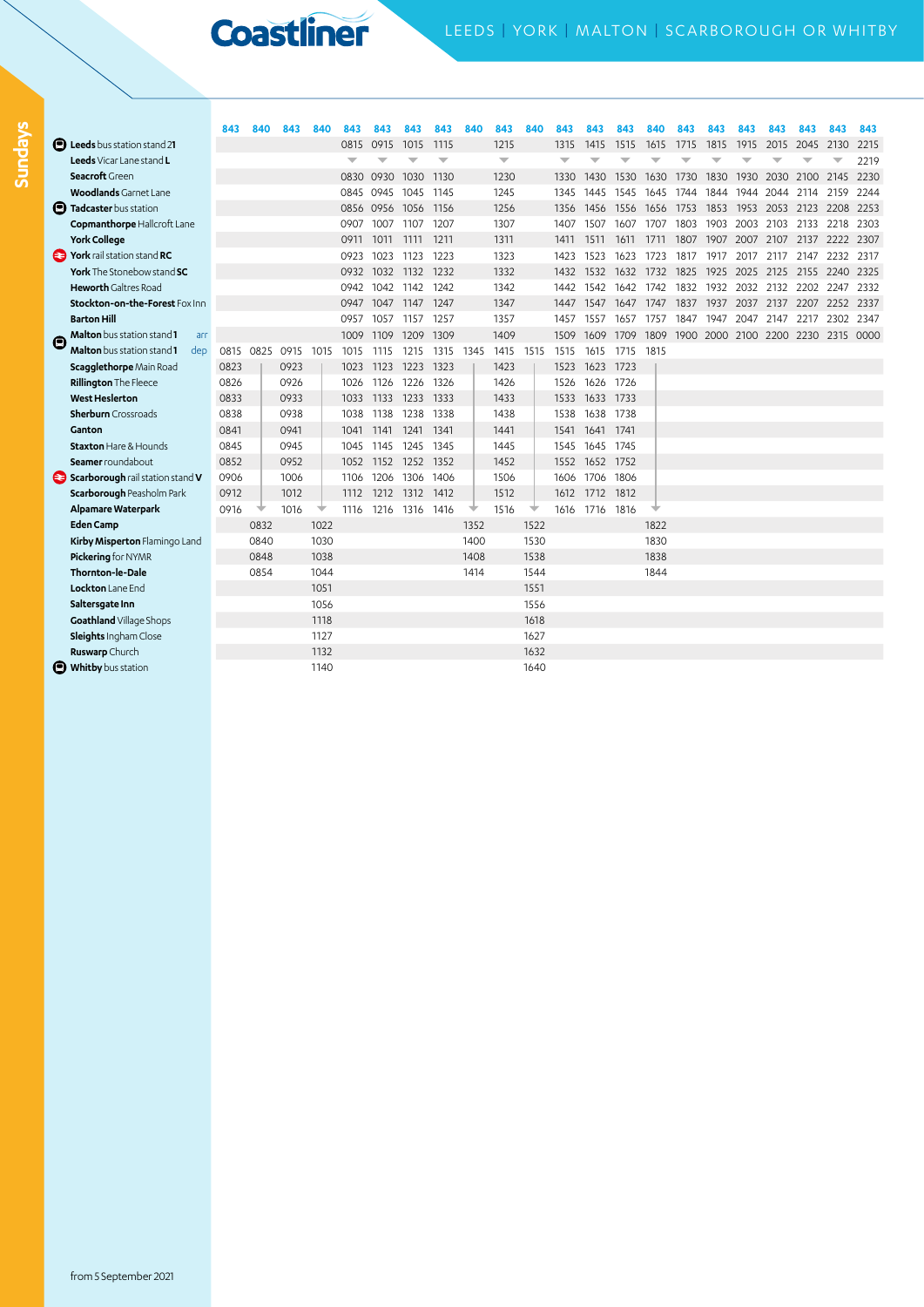|                                          | 843                      | 843  | 843  | 843  |                | 840  |      |      |           | 840  | 843  |      |      | 840  | 843  | 840  | 843  | 840  | 843  | 840  | 843       | 840  |
|------------------------------------------|--------------------------|------|------|------|----------------|------|------|------|-----------|------|------|------|------|------|------|------|------|------|------|------|-----------|------|
| Whitby bus station stand 3               |                          |      |      |      |                |      |      |      |           |      |      |      |      |      |      | 1100 |      |      |      | 1300 |           |      |
| Ruswarp Primary School                   |                          |      |      |      |                |      |      |      |           |      |      |      |      |      |      | 1106 |      |      |      | 1306 |           |      |
| Sleights Ingham Close                    |                          |      |      |      |                |      |      |      |           |      |      |      |      |      |      | 1112 |      |      |      | 1312 |           |      |
| Goathland Village Shops                  |                          |      |      |      |                |      |      |      |           |      |      |      |      |      |      | 1128 |      |      |      | 1328 |           |      |
| Saltersgate Inn                          |                          |      |      |      |                |      |      |      |           |      |      |      |      |      |      | 1142 |      |      |      | 1342 |           |      |
| Lockton Lane End                         |                          |      |      |      |                |      |      |      |           |      |      |      |      |      |      | 1146 |      |      |      | 1346 |           |      |
| Thornton-le-Dale                         |                          |      |      |      |                | 0638 |      | 0748 |           | 0900 |      | 0958 |      | 1058 |      | 1158 |      | 1258 |      | 1358 |           | 1458 |
| Pickering for NYMR                       |                          |      |      |      |                | 0643 |      | 0756 |           | 0906 |      | 1006 |      | 1106 |      | 1206 |      | 1306 |      | 1406 |           | 1506 |
| Kirby Misperton Flamingo Land            |                          |      |      |      |                | 0651 |      | 0804 |           | 0914 |      | 1014 |      | 1114 |      | 1214 |      | 1314 |      | 1414 |           | 1514 |
| <b>Eden Camp</b>                         |                          |      |      |      |                | 0659 |      | 0812 |           | 0922 |      | 1022 |      | 1122 |      | 1222 |      | 1322 |      | 1422 |           | 1522 |
| <b>Alpamare Waterpark</b>                |                          |      |      |      |                |      |      |      |           |      |      |      | 0955 |      | 1055 |      | 1155 |      | 1255 |      | 1355      |      |
| Scarborough Peasholm Park                |                          |      |      |      |                |      | 0640 |      | 0755      |      | 0900 |      | 1000 |      | 1100 |      | 1200 |      | 1300 |      | 1400      |      |
| Scarborough rail station stand T         |                          |      |      |      |                |      | 0650 |      | 0805      |      | 0910 |      | 1010 |      | 1110 |      | 1210 |      | 1310 |      | 1410      |      |
| Seamer roundabout                        |                          |      |      |      |                |      | 0702 |      | 0818      |      | 0923 |      | 1023 |      | 1123 |      | 1223 |      | 1323 |      | 1423      |      |
| <b>Staxton Hare &amp; Hounds</b>         |                          |      |      |      |                |      | 0708 |      | 0825      |      | 0930 |      | 1030 |      | 1130 |      | 1230 |      | 1330 |      | 1430      |      |
| Ganton                                   |                          |      |      |      |                |      | 0711 |      | 0828      |      | 0933 |      | 1033 |      | 1133 |      | 1233 |      | 1333 |      | 1433      |      |
| <b>Sherburn</b> Crossroads               |                          |      |      |      |                |      | 0714 |      | 0831      |      | 0936 |      | 1036 |      | 1136 |      | 1236 |      | 1336 |      | 1436      |      |
| <b>West Heslerton</b>                    |                          |      |      |      |                |      | 0719 |      | 0836      |      | 0941 |      | 1041 |      | 1141 |      | 1241 |      | 1341 |      | 1441      |      |
| <b>Rillington The Fleece</b>             |                          |      |      |      |                |      | 0726 |      | 0842      |      | 0947 |      | 1047 |      | 1147 |      | 1247 |      | 1347 |      | 1447      |      |
| <b>Scagglethorpe</b> Ham & Cheese        |                          |      |      |      |                |      | 0729 |      | 0845      |      | 0950 |      | 1050 |      | 1150 |      | 1250 |      | 1350 |      | 1450      |      |
| Malton bus station stand 2<br>arr        |                          |      |      |      |                | 0707 | 0740 | 0820 | 0856 0930 |      | 1001 | 1030 | 1101 | 1130 | 1201 | 1230 | 1301 | 1330 | 1401 |      | 1430 1501 | 1530 |
| <b>Malton</b> bus station stand 2<br>dep | 0459                     | 0519 | 0544 | 0614 | 0640           | 0712 | 0747 | 0827 | 0903      | 0936 | 1006 | 1036 | 1106 | 1136 | 1206 | 1236 | 1306 | 1336 | 1406 | 1436 | 1506      | 1536 |
| <b>Barton Hill</b>                       | 0510                     | 0530 | 0555 | 0625 | 0651           | 0724 | 0759 | 0839 | 0914      | 0947 | 1017 | 1047 | 1117 | 1147 | 1217 | 1247 | 1317 | 1347 | 1417 | 1447 | 1517      | 1547 |
| Stockton-on-the-Forest Fox Inn           | 0521                     | 0541 | 0606 | 0636 | 0702           | 0736 | 0811 | 0851 | 0925      | 0958 | 1028 | 1058 | 1128 | 1158 | 1228 | 1258 | 1328 | 1358 | 1428 | 1458 | 1528      | 1558 |
| <b>Heworth</b> Galtres Road              | 0526                     | 0546 | 0611 | 0641 | 0707           | 0743 | 0818 | 0858 | 0932      | 1004 | 1034 | 1104 | 1134 | 1204 | 1234 | 1304 | 1334 | 1404 | 1434 | 1504 | 1534      | 1604 |
| <b>York</b> The Stonebow stand <b>SE</b> | 0535                     | 0555 | 0620 | 0650 | 0716           | 0758 | 0833 | 0913 | 0945      | 1015 | 1045 | 1115 | 1145 | 1215 | 1245 | 1315 | 1345 | 1415 | 1445 | 1515 | 1545      | 1616 |
| York rail station stand RJ               | 0543                     | 0603 | 0629 | 0659 | 0725           | 0809 | 0844 | 0924 | 0955      | 1025 | 1055 | 1125 | 1155 | 1225 | 1255 | 1325 | 1355 | 1425 | 1455 | 1525 | 1555      | 1626 |
| <b>York College</b>                      | 0551                     | 0611 | 0637 | 0708 | 0735           | 0828 | 0901 | 0935 | 1005      | 1035 | 1105 | 1135 | 1205 | 1235 | 1305 | 1335 | 1405 | 1435 | 1508 | 1539 | 1609      | 1641 |
| Copmanthorpe Hallcroft Lane              | 0554                     | 0614 | 0640 | 0712 | 0739           | 0832 | 0906 | 0939 | 1009      | 1039 | 1109 | 1139 | 1209 | 1239 | 1309 | 1339 | 1409 | 1439 | 1512 | 1543 | 1613      | 1645 |
| <b>B</b> Tadcaster bus station           | 0607                     | 0627 | 0653 | 0727 | 0754           | 0847 | 0921 | 0952 | 1022      | 1052 | 1122 | 1152 | 1222 | 1252 | 1322 | 1352 | 1422 | 1452 | 1525 | 1556 | 1626      | 1700 |
| <b>Woodlands</b> Garnet Lane             | 0613                     | 0633 | 0700 | 0734 | 0801           | 0854 | 0928 | 0958 | 1028      | 1058 | 1128 | 1158 | 1228 | 1258 | 1328 | 1358 | 1428 | 1458 | 1531 | 1602 | 1632      | 1706 |
| Seacroft Green                           | 0628                     | 0648 | 0716 | 0755 | 0824           | 0913 | 0943 | 1013 | 1043      | 1113 | 1143 | 1213 | 1243 | 1313 | 1343 | 1413 | 1443 | 1513 | 1546 | 1617 | 1647      | 1721 |
| Leeds Park Row stand P3                  | $\overline{\phantom{a}}$ |      | 0736 | 0819 | 0849           |      |      |      |           |      |      |      |      |      |      |      |      |      |      |      |           |      |
| Leeds Boar Lane stand T2                 | w                        |      | 0738 | 0821 | 0851           |      |      |      |           |      |      |      |      |      |      |      |      |      |      |      |           |      |
| <b>D</b> Leeds bus station               | 0643                     | 0703 | 0741 |      | 0824 0854 0928 |      | 0958 | 1028 | 1058      | 1128 | 1158 | 1228 | 1258 | 1328 | 1358 | 1428 | 1458 | 1528 | 1601 | 1635 | 1705      | 1739 |
|                                          |                          |      |      |      |                |      |      |      |           |      |      |      |      |      |      |      |      |      |      |      |           |      |
|                                          | 843                      | 840  | 843  | 840  | 843            | 840  | 840  | 843  | 840       | 843  | 843  | 843  |      |      |      |      |      |      |      |      |           |      |
| Whitby bus station stand 3               |                          | 1500 |      |      |                |      | 1745 |      |           |      |      |      |      |      |      |      |      |      |      |      |           |      |
| Ruswarp Primary School                   |                          | 1506 |      |      |                |      | 1751 |      |           |      |      |      |      |      |      |      |      |      |      |      |           |      |
| Sleights Ingham Close                    |                          | 1512 |      |      |                |      | 1757 |      |           |      |      |      |      |      |      |      |      |      |      |      |           |      |
| Goathland Village Shops                  |                          | 1528 |      |      |                |      | 1813 |      |           |      |      |      |      |      |      |      |      |      |      |      |           |      |
| Saltersgate Inn                          |                          | 1542 |      |      |                |      | 1827 |      |           |      |      |      |      |      |      |      |      |      |      |      |           |      |
| Lockton Lane End                         |                          | 1546 |      |      |                |      | 1831 |      |           |      |      |      |      |      |      |      |      |      |      |      |           |      |
| <b>Thornton-le-Dale</b>                  |                          | 1558 |      | 1658 |                | 1758 | 1843 |      | 1918      |      |      |      |      |      |      |      |      |      |      |      |           |      |

|   | əancı syate ının                         |      | 134Z |      |      |      |      | 102/ |      |      |      |                |      |
|---|------------------------------------------|------|------|------|------|------|------|------|------|------|------|----------------|------|
|   | Lockton Lane End                         |      | 1546 |      |      |      |      | 1831 |      |      |      |                |      |
|   | <b>Thornton-le-Dale</b>                  |      | 1558 |      | 1658 |      | 1758 | 1843 |      | 1918 |      |                |      |
|   | Pickering for NYMR                       |      | 1606 |      | 1706 |      | 1806 | 1851 |      | 1923 |      |                |      |
|   | Kirby Misperton Flamingo Land            |      | 1614 |      | 1714 |      | 1814 | 1859 |      | 1931 |      |                |      |
|   | <b>Eden Camp</b>                         |      | 1622 |      | 1722 |      | 1822 | 1907 |      | 1939 |      |                |      |
|   | <b>Alpamare Waterpark</b>                | 1455 |      | 1555 |      | 1655 |      |      | 1810 |      | 1910 |                |      |
|   | <b>Scarborough Peasholm Park</b>         | 1500 |      | 1600 |      | 1700 |      |      | 1815 |      | 1915 | 2015           |      |
|   | Scarborough rail station stand T         | 1510 |      | 1610 |      | 1710 |      |      | 1825 |      | 1925 | 2025           |      |
|   | Seamer roundabout                        | 1523 |      | 1623 |      | 1723 |      |      | 1838 |      | 1937 | 2037           |      |
|   | <b>Staxton Hare &amp; Hounds</b>         | 1530 |      | 1630 |      | 1730 |      |      | 1845 |      |      | 1943 2043      |      |
|   | Ganton                                   | 1533 |      | 1633 |      | 1733 |      |      | 1848 |      |      | 1946 2046      |      |
|   | <b>Sherburn</b> Crossroads               | 1536 |      | 1636 |      | 1736 |      |      | 1851 |      |      | 1949 2049      |      |
|   | <b>West Heslerton</b>                    | 1541 |      | 1641 |      | 1741 |      |      | 1856 |      |      | 1954 2054      |      |
|   | <b>Rillington The Fleece</b>             | 1547 |      | 1647 |      | 1747 |      |      | 1902 |      | 2001 | 2101           |      |
|   | Scagglethorpe Ham & Cheese               | 1550 | ◆    | 1650 | ▼    | 1750 |      |      | 1905 | ◆    |      | 2004 2104      |      |
| Θ | <b>Malton</b> bus station stand 2<br>arr | 1601 | 1630 | 1701 | 1730 | 1801 | 1830 | 1915 | 1916 | 1947 |      | 2014 2114      |      |
|   | Malton bus station stand 2<br>dep        | 1606 | 1636 | 1706 | 1736 | 1806 |      | 1921 |      |      | 2021 | 2121           |      |
|   | <b>Barton Hill</b>                       | 1617 | 1647 | 1717 | 1747 | 1817 |      | 1932 |      |      |      | 2032 2132      |      |
|   | Stockton-on-the-Forest Fox Inn           | 1628 | 1658 | 1728 | 1758 | 1828 |      | 1943 |      |      |      | 2043 2143      |      |
|   | <b>Heworth</b> Galtres Road              | 1634 | 1704 | 1734 | 1804 | 1834 |      | 1948 |      |      |      | 2048 2148      |      |
|   | York The Stonebow stand SE               | 1646 | 1716 | 1746 | 1815 | 1845 |      | 1958 |      |      |      | 2058 2158 2305 |      |
|   | <b>P</b> York rail station stand RJ      | 1656 | 1726 | 1756 | 1825 | 1855 |      | 2007 |      |      | 2107 | 2207           | 2313 |
|   | <b>York College</b>                      | 1711 | 1739 | 1809 | 1835 | 1905 |      | 2015 |      |      | 2115 | 2215           | 2321 |
|   | <b>Copmanthorpe Hallcroft Lane</b>       | 1715 | 1743 | 1813 | 1839 | 1909 |      | 2018 |      |      | 2118 | 2218 2324      |      |
| o | Tadcaster bus station                    | 1730 | 1756 | 1826 | 1852 | 1922 |      | 2030 |      |      | 2130 | 2230           | 2336 |
|   | <b>Woodlands</b> Garnet Lane             | 1736 | 1802 | 1832 | 1858 | 1928 |      | 2035 |      |      | 2135 | 2235 2341      |      |
|   | Seacroft Green                           | 1751 | 1817 | 1847 |      | 1943 |      | 2049 |      |      | 2149 |                |      |
|   | <b>B</b> Leeds bus station               | 1809 | 1832 | 1902 |      | 1958 |      | 2103 |      |      | 2203 |                |      |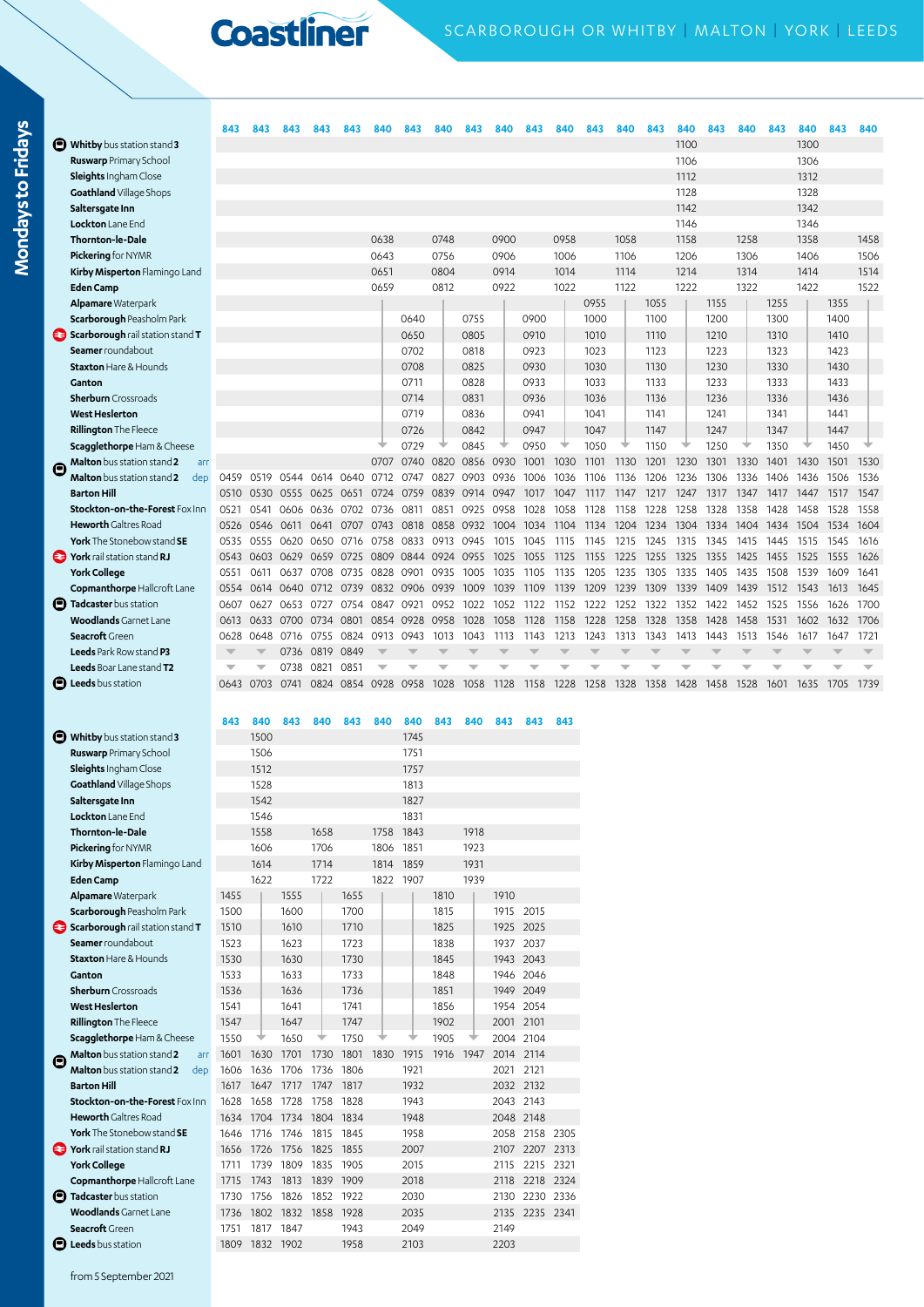**Saturdays**

|   |                                     | 843  |           |      | 843  |                     |      | 843  |      |      | 840  |      |      |      | 840  | 843  | 840  | 843  | 840  | 843  | 840  | 843  | 840  |
|---|-------------------------------------|------|-----------|------|------|---------------------|------|------|------|------|------|------|------|------|------|------|------|------|------|------|------|------|------|
|   | <b>D</b> Whitby bus station stand 3 |      |           |      |      |                     |      |      |      |      |      |      |      |      |      |      | 1100 |      |      |      | 1300 |      |      |
|   | <b>Ruswarp Primary School</b>       |      |           |      |      |                     |      |      |      |      |      |      |      |      |      |      | 1106 |      |      |      | 1306 |      |      |
|   | <b>Sleights</b> Ingham Close        |      |           |      |      |                     |      |      |      |      |      |      |      |      |      |      | 1112 |      |      |      | 1312 |      |      |
|   | Goathland Village Shops             |      |           |      |      |                     |      |      |      |      |      |      |      |      |      |      | 1128 |      |      |      | 1328 |      |      |
|   | Saltersgate Inn                     |      |           |      |      |                     |      |      |      |      |      |      |      |      |      |      | 1142 |      |      |      | 1342 |      |      |
|   | Lockton Lane End                    |      |           |      |      |                     |      |      |      |      |      |      |      |      |      |      | 1146 |      |      |      | 1346 |      |      |
|   | <b>Thornton-le-Dale</b>             |      |           |      |      |                     |      |      | 0758 |      | 0858 |      | 0958 |      | 1058 |      | 1158 |      | 1258 |      | 1358 |      | 1458 |
|   | Pickering for NYMR                  |      |           |      |      |                     |      |      | 0806 |      | 0906 |      | 1006 |      | 1106 |      | 1206 |      | 1306 |      | 1406 |      | 1506 |
|   | Kirby Misperton Flamingo Land       |      |           |      |      |                     |      |      | 0814 |      | 0914 |      | 1014 |      | 1114 |      | 1214 |      | 1314 |      | 1414 |      | 1514 |
|   | <b>Eden Camp</b>                    |      |           |      |      |                     |      |      | 0822 |      | 0922 |      | 1022 |      | 1122 |      | 1222 |      | 1322 |      | 1422 |      | 1522 |
|   | Alpamare Waterpark                  |      |           |      |      |                     |      |      |      |      |      |      |      | 0955 |      | 1055 |      | 1155 |      | 1255 |      | 1355 |      |
|   | <b>Scarborough Peasholm Park</b>    |      |           |      |      |                     |      |      |      | 0800 |      | 0900 |      | 1000 |      | 1100 |      | 1200 |      | 1300 |      | 1400 |      |
|   | Scarborough rail station stand T    |      |           |      |      |                     |      |      |      | 0810 |      | 0910 |      | 1010 |      | 1110 |      | 1210 |      | 1310 |      | 1410 |      |
|   | Seamer roundabout                   |      |           |      |      |                     |      |      |      | 0823 |      | 0923 |      | 1023 |      | 1123 |      | 1223 |      | 1323 |      | 1423 |      |
|   | <b>Staxton Hare &amp; Hounds</b>    |      |           |      |      |                     |      |      |      | 0830 |      | 0930 |      | 1030 |      | 1130 |      | 1230 |      | 1330 |      | 1430 |      |
|   | Ganton                              |      |           |      |      |                     |      |      |      | 0833 |      | 0933 |      | 1033 |      | 1133 |      | 1233 |      | 1333 |      | 1433 |      |
|   | <b>Sherburn</b> Crossroads          |      |           |      |      |                     |      |      |      | 0836 |      | 0936 |      | 1036 |      | 1136 |      | 1236 |      | 1336 |      | 1436 |      |
|   | <b>West Heslerton</b>               |      |           |      |      |                     |      |      |      | 0841 |      | 0941 |      | 1041 |      | 1141 |      | 1241 |      | 1341 |      | 1441 |      |
|   | <b>Rillington The Fleece</b>        |      |           |      |      |                     |      |      |      | 0847 |      | 0947 |      | 1047 |      | 1147 |      | 1247 |      | 1347 |      | 1447 |      |
|   | Scagglethorpe Ham & Cheese          |      |           |      |      |                     |      |      |      | 0850 |      | 0950 |      | 1050 |      | 1150 |      | 1250 |      | 1350 |      | 1450 |      |
| c | Malton bus station stand 2<br>arr   |      |           |      |      |                     |      |      | 0830 | 0901 | 0930 | 1001 | 1030 | 1101 | 1130 | 1201 | 1230 | 1301 | 1330 | 1401 | 1430 | 1501 | 1530 |
|   | Malton bus station stand 2<br>dep   | 0509 | 0539      | 0609 | 0639 | 0706                | 0736 | 0806 | 0836 | 0906 | 0936 | 1006 | 1036 | 1106 | 1136 | 1206 | 1236 | 1306 | 1336 | 1406 | 1436 | 1506 | 1536 |
|   | <b>Barton Hill</b>                  | 0520 | 0550      | 0620 | 0650 | 0717                | 0747 | 0817 | 0847 | 0917 | 0947 | 1017 | 1047 | 1117 | 1147 | 1217 | 1247 | 1317 | 1347 | 1417 | 1447 | 1517 | 1547 |
|   | Stockton-on-the-Forest Fox Inn      | 0531 | 0601      | 0631 | 0701 | 0728                | 0758 | 0828 | 0858 | 0928 | 0958 | 1028 | 1058 | 1128 | 1158 | 1228 | 1258 | 1328 | 1358 | 1428 | 1458 | 1528 | 1558 |
|   | <b>Heworth</b> Galtres Road         | 0536 | 0606      | 0636 | 0706 | 0734                | 0804 | 0834 | 0904 | 0934 | 1004 | 1034 | 1104 | 1134 | 1204 | 1234 | 1304 | 1334 | 1404 | 1434 | 1504 | 1534 | 1604 |
|   | York The Stonebow stand SE          | 0545 | 0615      | 0645 | 0715 | 0745                | 0815 | 0845 | 0915 | 0945 | 1015 | 1045 | 1115 | 1145 | 1215 | 1245 | 1315 | 1345 | 1415 | 1445 | 1515 | 1545 | 1615 |
|   | York rail station stand RJ          | 0553 | 0623      | 0653 | 0723 | 0755                | 0825 | 0855 | 0925 | 0955 | 1025 | 1055 | 1125 | 1155 | 1225 | 1255 | 1325 | 1355 | 1425 | 1455 | 1525 | 1555 | 1625 |
|   | <b>York College</b>                 | 0601 | 0631      | 0701 | 0731 | 0805                | 0835 | 0905 | 0935 | 1005 | 1035 | 1105 | 1135 | 1205 | 1235 | 1305 | 1335 | 1405 | 1435 | 1505 | 1535 | 1605 | 1635 |
|   | Copmanthorpe Hallcroft Lane         | 0604 | 0634      | 0704 | 0734 | 0809                | 0839 | 0909 | 0939 | 1009 | 1039 | 1109 | 1139 | 1209 | 1239 | 1309 | 1339 | 1409 | 1439 | 1509 | 1539 | 1609 | 1639 |
|   | <b>D</b> Tadcaster bus station      | 0617 | 0647      | 0717 | 0747 | 0822                | 0852 | 0922 | 0952 | 1022 | 1052 | 1122 | 1152 | 1222 | 1252 | 1322 | 1352 | 1422 | 1452 | 1522 | 1552 | 1622 | 1652 |
|   | <b>Woodlands</b> Garnet Lane        | 0623 | 0653      | 0723 | 0753 | 0828                | 0858 | 0928 | 0958 | 1028 | 1058 | 1128 | 1158 | 1228 | 1258 | 1328 | 1358 | 1428 | 1458 | 1528 | 1558 | 1628 | 1658 |
|   | Seacroft Green                      | 0638 | 0708      | 0738 | 0808 | 0843                | 0913 | 0943 | 1013 | 1043 | 1113 | 1143 | 1213 | 1243 | 1313 | 1343 | 1413 | 1443 | 1513 | 1543 | 1613 | 1643 | 1713 |
|   | <b>D</b> Leeds bus station          | 0653 | 0723 0753 |      |      | 0823 0858 0928 0958 |      |      | 1028 | 1058 | 1128 | 1158 | 1228 | 1258 | 1328 | 1358 | 1428 | 1458 | 1528 | 1558 | 1628 | 1658 | 1728 |
|   |                                     |      |           |      |      |                     |      |      |      |      |      |      |      |      |      |      |      |      |      |      |      |      |      |
|   |                                     |      |           |      |      |                     |      |      |      |      |      |      |      |      |      |      |      |      |      |      |      |      |      |
|   |                                     | 843  | 840       | 843  | 840  | 843                 | 840  | 843  | 840  | 840  | 843  | 843  | 843  |      |      |      |      |      |      |      |      |      |      |
|   | Whitby bus station stand 3          |      | 1500      |      |      |                     |      |      | 1745 |      |      |      |      |      |      |      |      |      |      |      |      |      |      |
|   | <b>Ruswarp</b> Primary School       |      | 1506      |      |      |                     |      |      | 1751 |      |      |      |      |      |      |      |      |      |      |      |      |      |      |
|   | Sleights Ingham Close               |      | 1512      |      |      |                     |      |      | 1757 |      |      |      |      |      |      |      |      |      |      |      |      |      |      |
|   | Goathland Village Shops             |      | 1528      |      |      |                     |      |      | 1813 |      |      |      |      |      |      |      |      |      |      |      |      |      |      |
|   | Saltersgate Inn                     |      | 1542      |      |      |                     |      |      | 1827 |      |      |      |      |      |      |      |      |      |      |      |      |      |      |
|   | Lockton Lane End                    |      | 1546      |      |      |                     |      |      | 1831 |      |      |      |      |      |      |      |      |      |      |      |      |      |      |
|   | Thornton-le-Dale                    |      | 1558      |      | 1658 |                     | 1758 |      | 1843 | 1858 |      |      |      |      |      |      |      |      |      |      |      |      |      |
|   | Pickering for NYMR                  |      | 1606      |      | 1706 |                     | 1806 |      | 1851 | 1903 |      |      |      |      |      |      |      |      |      |      |      |      |      |
|   | Kirby Misperton Flamingo Land       |      | 1614      |      | 1714 |                     | 1814 |      | 1859 | 1911 |      |      |      |      |      |      |      |      |      |      |      |      |      |
|   | <b>Eden Camp</b>                    |      | 1622      |      | 1722 |                     | 1822 |      | 1907 | 1919 |      |      |      |      |      |      |      |      |      |      |      |      |      |
|   | <b>Alpamare Waterpark</b>           | 1455 |           | 1555 |      | 1655                |      | 1810 |      |      | 1910 |      |      |      |      |      |      |      |      |      |      |      |      |
|   | Scarborough Peacholm Park           | 1500 |           | 1600 |      | 1700                |      | 1915 |      |      | 1015 | 2015 |      |      |      |      |      |      |      |      |      |      |      |

|   | שנות השוויה ביותר.                       |      | ט⊤יטו |      |      |      |      |      | ו טטו |      |           |           |      |
|---|------------------------------------------|------|-------|------|------|------|------|------|-------|------|-----------|-----------|------|
|   | Thornton-le-Dale                         |      | 1558  |      | 1658 |      | 1758 |      | 1843  | 1858 |           |           |      |
|   | Pickering for NYMR                       |      | 1606  |      | 1706 |      | 1806 |      | 1851  | 1903 |           |           |      |
|   | Kirby Misperton Flamingo Land            |      | 1614  |      | 1714 |      | 1814 |      | 1859  | 1911 |           |           |      |
|   | <b>Eden Camp</b>                         |      | 1622  |      | 1722 |      | 1822 |      | 1907  | 1919 |           |           |      |
|   | <b>Alpamare Waterpark</b>                | 1455 |       | 1555 |      | 1655 |      | 1810 |       |      | 1910      |           |      |
|   | <b>Scarborough Peasholm Park</b>         | 1500 |       | 1600 |      | 1700 |      | 1815 |       |      |           | 1915 2015 |      |
|   | Scarborough rail station stand T         | 1510 |       | 1610 |      | 1710 |      | 1825 |       |      | 1925      | 2025      |      |
|   | Seamer roundabout                        | 1523 |       | 1623 |      | 1723 |      | 1838 |       |      | 1937      | 2037      |      |
|   | <b>Staxton Hare &amp; Hounds</b>         | 1530 |       | 1630 |      | 1730 |      | 1845 |       |      |           | 1943 2043 |      |
|   | Ganton                                   | 1533 |       | 1633 |      | 1733 |      | 1848 |       |      |           | 1946 2046 |      |
|   | <b>Sherburn</b> Crossroads               | 1536 |       | 1636 |      | 1736 |      | 1851 |       |      |           | 1949 2049 |      |
|   | <b>West Heslerton</b>                    | 1541 |       | 1641 |      | 1741 |      | 1856 |       |      |           | 1954 2054 |      |
|   | <b>Rillington The Fleece</b>             | 1547 |       | 1647 |      | 1747 |      | 1902 |       |      | 2001 2101 |           |      |
|   | Scagglethorpe Ham & Cheese               | 1550 |       | 1650 |      | 1750 |      | 1905 |       |      |           | 2004 2104 |      |
| Θ | Malton bus station stand 2<br>arr        | 1601 | 1630  | 1701 | 1730 | 1801 | 1830 | 1916 | 1915  | 1927 | 2014 2114 |           |      |
|   | <b>Malton</b> bus station stand 2<br>dep | 1606 | 1636  | 1706 | 1736 | 1806 |      |      | 1921  |      | 2021      | 2121      |      |
|   | <b>Barton Hill</b>                       | 1617 | 1647  | 1717 | 1747 | 1817 |      |      | 1932  |      |           | 2032 2132 |      |
|   | Stockton-on-the-Forest Fox Inn           | 1628 | 1658  | 1728 | 1758 | 1828 |      |      | 1943  |      | 2043 2143 |           |      |
|   | <b>Heworth</b> Galtres Road              | 1634 | 1704  | 1734 | 1804 | 1834 |      |      | 1948  |      | 2048 2148 |           |      |
|   | <b>York</b> The Stonebow stand <b>SE</b> | 1645 | 1715  | 1745 | 1815 | 1845 |      |      | 1958  |      | 2058      | 2158      | 2305 |
|   | York rail station stand RJ               | 1655 | 1725  | 1755 | 1825 | 1855 |      |      | 2007  |      | 2107      | 2207      | 2313 |
|   | <b>York College</b>                      | 1705 | 1735  | 1805 | 1835 | 1905 |      |      | 2015  |      | 2115      | 2215      | 2321 |
|   | Copmanthorpe Hallcroft Lane              | 1709 | 1739  | 1809 | 1839 | 1909 |      |      | 2018  |      | 2118      | 2218      | 2324 |
| Θ | Tadcaster bus station                    | 1722 | 1752  | 1822 | 1852 | 1922 |      |      | 2030  |      | 2130      | 2230      | 2336 |
|   | <b>Woodlands</b> Garnet Lane             | 1728 | 1758  | 1828 | 1858 | 1928 |      |      | 2035  |      | 2135      | 2235 2341 |      |
|   | Seacroft Green                           | 1743 | 1813  | 1843 |      | 1943 |      |      | 2049  |      | 2149      |           |      |
|   | <b>B</b> Leeds bus station               | 1758 | 1828  | 1858 |      | 1958 |      |      | 2103  |      | 2203      |           |      |

from 5 September 2021